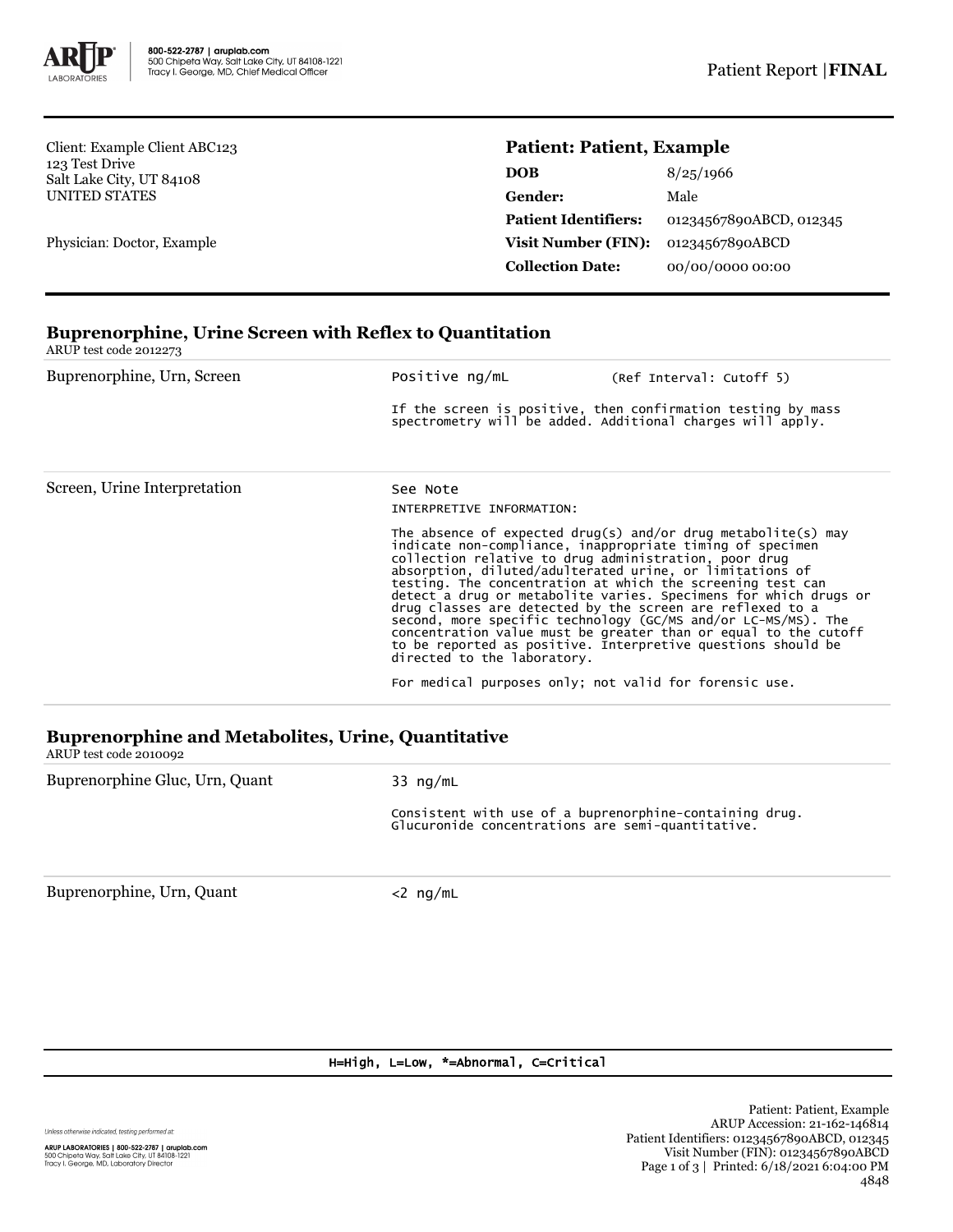

|                                   | INTERPRETIVE INFORMATION: Buprenorphine and<br>Metabolites, Urine,<br>Ouantitative                                                                                                                                                                                                                                                                                                                                             |  |  |  |
|-----------------------------------|--------------------------------------------------------------------------------------------------------------------------------------------------------------------------------------------------------------------------------------------------------------------------------------------------------------------------------------------------------------------------------------------------------------------------------|--|--|--|
|                                   | Methodology: Quantitative Liquid Chromatography-Tandem Mass<br>Spectrometry                                                                                                                                                                                                                                                                                                                                                    |  |  |  |
|                                   | Positive cutoff:<br>Buprenorphine<br>2 $nq/mL$<br>Norbuprenorphine<br>2 $nq/mL$<br>Buprenorphine glucuronide<br>5 $nq/mL$<br>Norbuprenorphine glucuronide<br>5 $nq/mL$<br>Naloxone<br>$100 \text{ ng/mL}$                                                                                                                                                                                                                      |  |  |  |
|                                   | For medical purposes only; not valid for forensic use.                                                                                                                                                                                                                                                                                                                                                                         |  |  |  |
|                                   | The presence of metabolite(s) without parent drug is common and<br>may indicate use of parent drug during the prior week. Naloxone<br>is included to detect addition of a naloxone-containing drug<br>directly into the urine.                                                                                                                                                                                                 |  |  |  |
|                                   | The absence of expected drug(s) and/or drug metabolite(s) may<br>indicate non-compliance, inappropriate timing of specimen<br>collection relative to drug administration, poor drug<br>absorption, diluted/adulterated urine, or limitations of<br>testing. The concentration value must be greater than or equal<br>to the cutoff to be reported as positive. Interpretive questions<br>should be directed to the laboratory. |  |  |  |
|                                   | This test was developed and its performance characteristics<br>determined by ARUP Laboratories. It has not been cleared or<br>approved by the US Food and Drug Administration. This test was<br>performed in a CLIA certified laboratory and is intended for<br>clinical purposes.                                                                                                                                             |  |  |  |
| Naloxone, Urn, Quant              | $<$ 100 ng/mL                                                                                                                                                                                                                                                                                                                                                                                                                  |  |  |  |
| Norbuprenorphine Gluc, Urn, Quant | $184$ ng/mL                                                                                                                                                                                                                                                                                                                                                                                                                    |  |  |  |
| Norbuprenorphine, Urn, Quant      | $31$ ng/mL                                                                                                                                                                                                                                                                                                                                                                                                                     |  |  |  |

### H=High, L=Low, \*=Abnormal, C=Critical

Unless otherwise indicated, testing performed at: